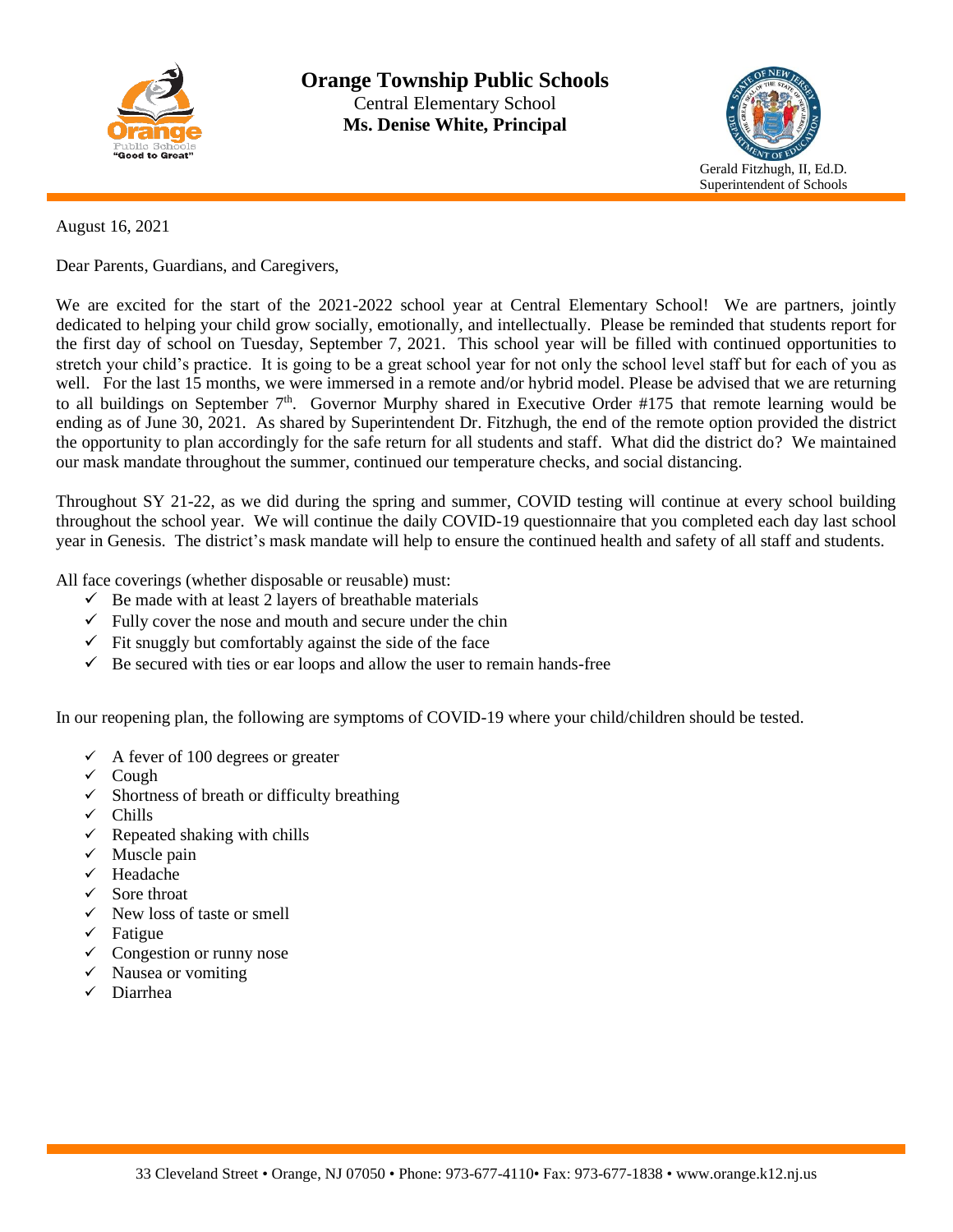Please see the information below regarding school procedures:

### **MORNING ROUTINE FOR STUDENTS**

- Students must wear appropriate school uniform to school. **Social distancing protocols must be followed. Masks must be worn while waiting in line and temperatures will be taken at the door before entering the building.**
- The following entrances will be used to enter the building:
	- o Kindergarten Students (Main Entrance)
	- o 1 st Grade (Red Door B)
	- o 2 nd Grade (Red Door A)
- Grab and Go breakfast will be available to all students and they will eat in their classrooms with their teachers from 8:15-8:30.
- Students must arrive to school by 8:15 a.m. but not before 7:45am. Attendance is vital to instructional supports for our students. We need our students on time and present each day.
- Teachers will meet their students in the assigned location at 8:15 a.m.
- Students should bring their Chromebooks fully charged to school each day. (No personal devices)
- Instruction will begin promptly at 8:30 am.

## **DISMISSAL**

- All students are dismissed at 3:20 p.m. Students will be dismissed from same doors as arrival.
- Please arrive promptly at that time to pick up your child.
- In the event that you are unable to pick up your child on a certain day, please provide prompt, written notification to the main office. Please include the name of the person who will serve in your capacity.

## **STUDENT ATTIRE**

Students should dress appropriately for a school setting. Sneakers must always be worn for physical education classes. Uniforms should be worn daily. It is the expectation of the following in terms of dress:

## *Boys (K-2nd Grade)*

- Collared Shirts: Long or Short Sleeved (White/Light Blue)
- Pants: Navy Blue
- Sweaters: Pull-over or button down (Solid Color)

## *Girls (K-2 nd Grade)*

- Collared Shirts: Long or Short Sleeved (White/Light Blue) (PreK-4<sup>th</sup> Grade)
- Collared Shirts: Long or Short Sleeved (White) (5<sup>th</sup>-7<sup>th</sup> Grade)
- Pants/Skirts: Navy Blue (PreK-4<sup>th</sup> Grade), Khaki ( $5<sup>th</sup>$ -7<sup>th</sup> Grade)
- Sweaters: Pull-over or button-down (Solid Color) (PreK-7<sup>th</sup> Grade)
- Girls may wear solid color white or navy tights

## **The following items of clothing are considered to be inappropriate and are not to be worn:**

# • **Blouses or sweaters that show a bare midriff, halter tops, bandanas, tank tops, tops with thin straps, short shorts, short mini-skirts, clinging or form fitting spandex leggings** *(without the appropriate length*

*skorts, shorts, skirt, or dress),* **pants/jeans worn below the waist, and pants/jeans with rips 4" above the knee (including any rip that shows through to skin, undergarments, or fabric.). All flannel-type pants and sleepwear are not permitted.**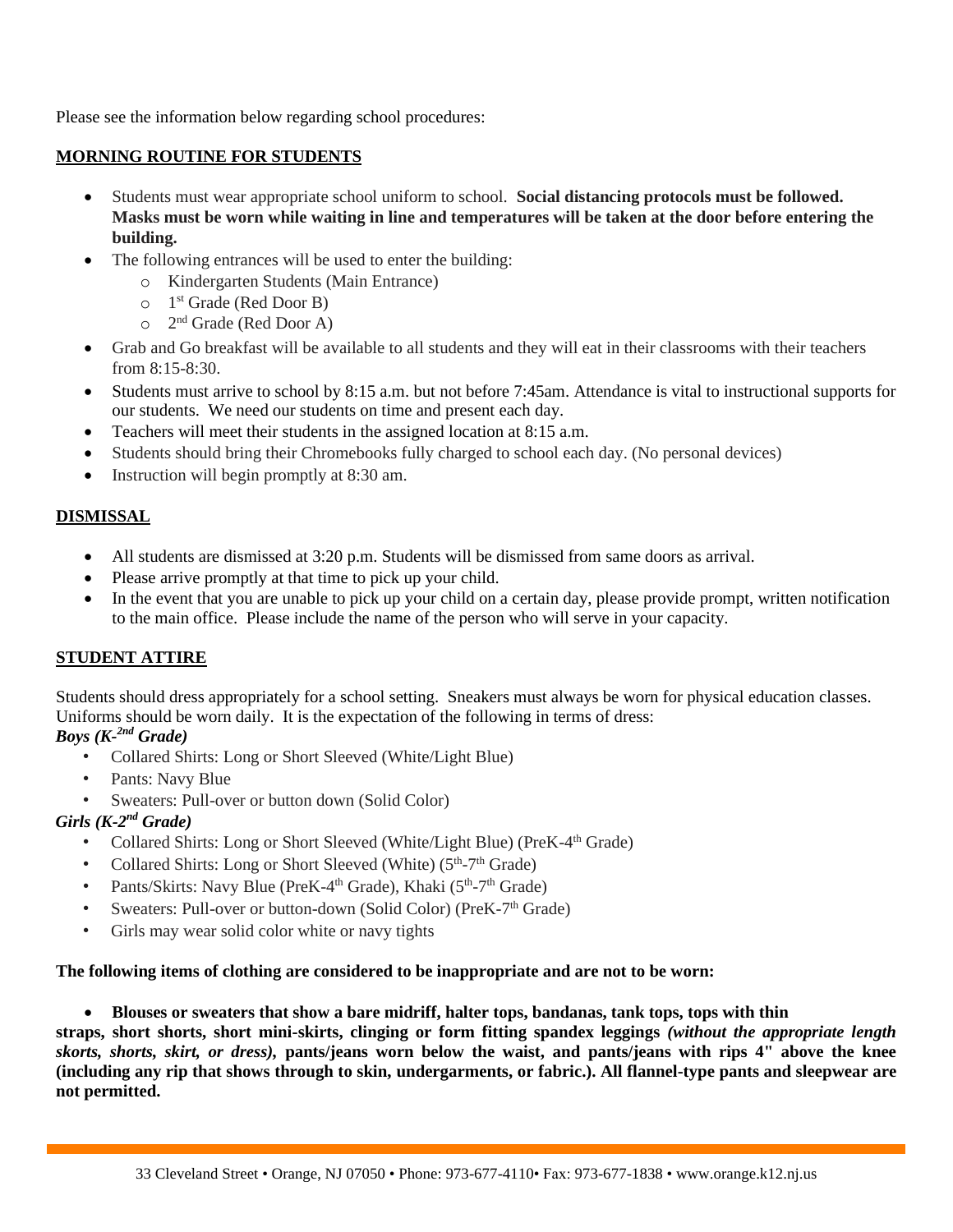• Appropriate and safe footwear must be worn at all times. Specifically, no flip-flops or "sliders" are not to be worn due to the safety factor when using stairs. All sandals must be secured at the toes and ankle for safety.

**SCHEDULES KIOSK:** We are passing out schedules on Thursday, August 26, 2021, from 10:00 AM until 12:00 PM and from 1pm until 3pm.

**CLASSROOM SUPPLIES:** For information regarding classroom supplies, please visit [www.orange.k12.nj.us](http://www.orange.k12.nj.us/) and select Schools and then our school for a comprehensive review.

## **STUDENT ABSENCES**

Parents are responsible for reporting daily absences to Ms. Hall school secretary, at 973-677-4110. The district policy indicates that a student must be in attendance for 163 or more school days in order to be considered to have successfully completed the instructional program requirements of the grade/course to which he/she is assigned.

## **FORMS**

Students will receive the emergency contact form on the first day of school. Please review and complete the emergency form and other corresponding forms by September 13, 2021. It is important that these forms are returned so we are able to have active communication with you throughout SY 21-22.

**AFTER SCHOOL PROGRAM:** The following after school programs will be offered from October 13, 2021 through May 2022 (final date to be shared during Back to School Night.)

- Academic Tutoring in the areas of English Language Arts and Mathematics: Three days per week: Tuesdays-Thursdays, from 3:20pm-4:20pm
- Clubs: Fridays ONLY from 3:20-4:20pm. The following are the clubs that will be offered: Board Games Visual Arts Friendship Club

### **CHROMEBOOKS**

Students are to bring their district issued Chromebook to school on a daily basis; full charged.

## **COMMUNICATION**

- All teachers and staff will be connected to our students and families using "Class Dojo." Please ensure you have connected with your child's classroom teacher on this platform and check the "school story" daily for any announcements.
- E-mail & phone blasts will also be used to communicate with families. Please ensure you have updated your contact information in genesis. It is imperative that all school personnel have the most update information for your household.
- Being able to communicate with our parents is extremely important. Please ensure that all your information is updated. You will receive calls from our secretaries to check and update your information in Genesis.
- Parent Portal will be the means of accessing all your student's important information, his/her progress/grades, missing assignments and other concerns that might impact your student's performance or well-being. If you have not done so, please ensure that you sign up for parent portal.
- Please listen to phone blasts sent by the school and/or District. They include important information and guidance. This is even more important in these uncertain times.
- If you have not signed up for the Orange App, you can download on your Android or Apple iPhone.
- The School District's social media platforms are a great source for posting updates  $\&$  important information as well as celebrating and sharing photos of our fun activities. You can also follow our school on the following social media platform below:
	- o **Twitter**: @CentralSchool33Orange Public School District